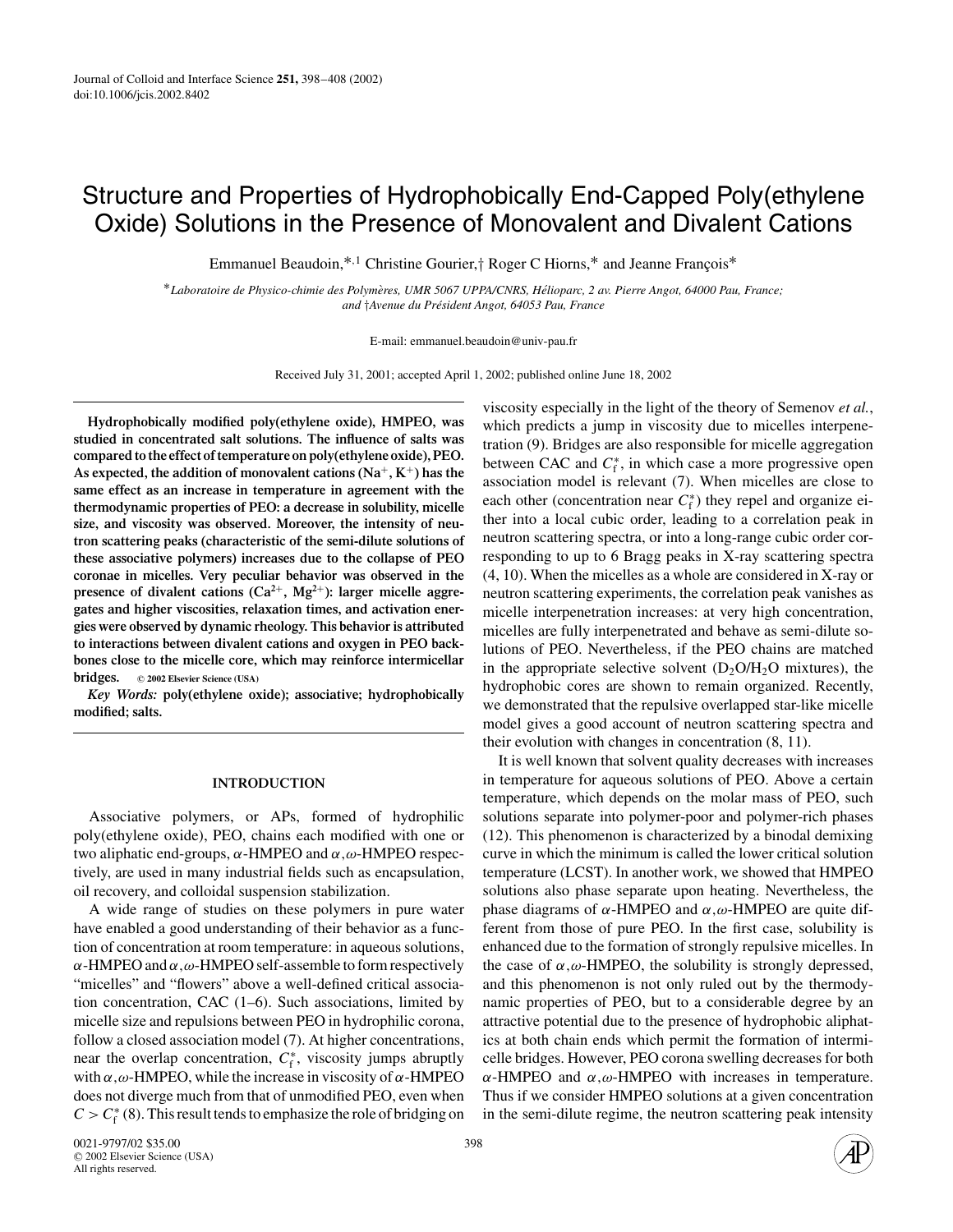increases with an increase in temperature as the micelles become more compact and display reduced interpenetration.

It is well known that the addition of salt to aqueous solutions of PEO decreases the solvent quality, in a manner similar to that of a temperature increase (13, 14). The shifts in the demixing curve at lower temperatures strongly depend on the nature of the salt (13, 15). Despite this well-known behavior of PEO, it is surprising that very little research has dealt with salted aqueous solutions of HMPEO (16). The aim of this work was therefore to compare the effects of various mono- and divalent cation salts on aqueous solutions of HMPEO with predictions based upon the thermodynamic properties of PEO. The more prominent effects consistently appear at high salt concentrations, and as far as possible, we have worked with 3 M solutions.

#### **EXPERIMENTAL**

## **Materials**

Poly(ethylene oxide) was functionalized with *n*-hexadeca  $(-C_{16}H_{33})$  aliphatic groups to yield either mono-,  $\alpha$ -C16PEO, or difunctional,  $\alpha, \omega$ -C16PEO, APs according to methods described elsewhere (5, 17). Molecular weight, polydispersity index or  $M_{\rm w}/M_{\rm n}$ , and functionalization, f, for  $\alpha$ -C16PEO and  $\alpha, \omega$ -C16PEO were respectively 16,000 g mol<sup>-1</sup>, 1.05, 100%, and 32000 g mol<sup>-1</sup>, 1.02, 100%.

NaCl (Aldrich 99+% purity), KBr (Prolabo, 98.5% purity),  $CaCl<sub>2</sub>$  (Prolabo, 94% purity), and MgCl<sub>2</sub> (Aldrich, 98% purity) were dried for several hours at 90◦C and used directly without further purification.

All solutions were prepared with water distilled three times from over quartz. Depending on their concentrations, the solutions were stirred between 24 h and several days before use.

# **Methods**

#### *(i) Phase Diagram*

The phase diagrams of  $\alpha, \omega$ -C16PEO with or without salt were obtained by simple visual observation of clouding while temperature was increased for concentrations of polymers ranging from 0.1 to 10 wt%. The concentration of salt was 3 M. The solutions were heated in a thermostated oven.

# *(ii) Fluorescence*

Fluorescence was used to determine CACs by measuring the emission spectra of pyrene as a probe solubilized at  $5 \times$  $10^{-7}$  mol L<sup>-1</sup> in polymer solutions. The spectra were recorded on a Perkin–Elmer LS 50B. The ratio  $I_1/I_3$  of the first-to-third peak intensities of pyrene correlates to the polarity of its immediate environment (18–20). It exhibits a strong drop from the value 1.8, generally measured in pure water or prior to polymer micellization and a much lower value (1.4–1.1, according to the system) after micellization.

# *(iii) Light Scattering*

Static (SLS) and dynamic (DLS) light scattering measurements were performed using a photogoniometer (Sematech) with an He–Ne laser source (wave length  $\lambda = 514$  nm). The scattering angle  $\theta$  was varied between 30 $\degree$  and 150 $\degree$ . The autocorrelation function was analyzed using a Sematech RTG. Polymer solutions were prepared in water freshly distilled from quartz with 400 ppm sodium azide as bacteriostatic, stirred for at least 24 h at room temperature, and filtered through  $0.1-\mu$ m Dynagard filters.

Calculation of the refractive index increment (*dn*/*dC*) in the presence of salts implies the approximation

$$
\left(\frac{dn}{dC}\right)_{\text{solution}} = \left(\frac{dn}{dC}\right)_{\text{H}_2\text{O}} - \left(n_{\text{solution}} - n_{\text{H}_2\text{O}}\right),
$$

where  $n_{\text{H}_2\text{O}} = 1.333$ ,  $n_{\text{CaCl}_2}(3 \text{ mol L}^{-1}) = 1.405$ , and  $n_{\text{KBr}}(3 \text{ mol L})$  $L^{-1}$ ) = 1.372, then

$$
\left(\frac{dn}{dC}\right)_{\text{CaCl}_{2(3\,\text{mol}\cdot\text{L}^{-1})}} = 0.063 \text{ ml} \cdot \text{g}^{-1}
$$

$$
\left(\frac{dn}{dC}\right)_{\text{KBR}(3\,\text{mol}\cdot\text{L}^{-1})} = 0.096 \text{ ml} \cdot \text{g}^{-1}.
$$

*Remarks.* In cases of ternary systems, it is often recommended to measure  $(dn/dC)$  under conditions of dialysis equilibrium between solution and mixed solvent in the case of preferential adsorption of one of the solvent constituents on the polymer. We have verified that no difference of molecular weight was found in pure water and in water containing 0.1 NaCl for a PEO polymer of molecular weight  $=10,000$ . It means that the selective sorption effects are negligible.

# *(iv) Small-Angle Neutron Scattering (SANS) Experiments*

SANS experiments on the different solutions were performed on the PACE instrument at the Léon Brilloin Laboratory (LLB), Saclay, France. The range of the scattering vector covered was  $0.006 < q < 0.2$  Å<sup>-1</sup>. All experiments were performed at 20 $\degree$ C and  $D_2O$  was used instead of  $H_2O$  as solvent.

#### *(v) Viscosity*

A low-shear Couette flow-type rheometer, Contraves LS30, working in a shear rate range from 0.02 to 100 s<sup> $-1$ </sup> was used to measure the viscosity of the solutions at 25◦C.

#### *(vi) Rheological Measurements*

The viscoelastic properties of solutions were investigated through dynamic spectroscopy experiments. On a Rheometrics dynamic stress rheometer operating with a Couette cell, a sinusoidal stress ( $\tau = \tau_0 \cos(\omega t)$ ) was imposed on the solution, and the storage and loss modulii  $(G'(\omega))$  and  $G''(\omega)$ ) were recorded. For each pulsation,  $\omega$  ranging from 10<sup>-3</sup> to 100 rad s<sup>-1</sup>, the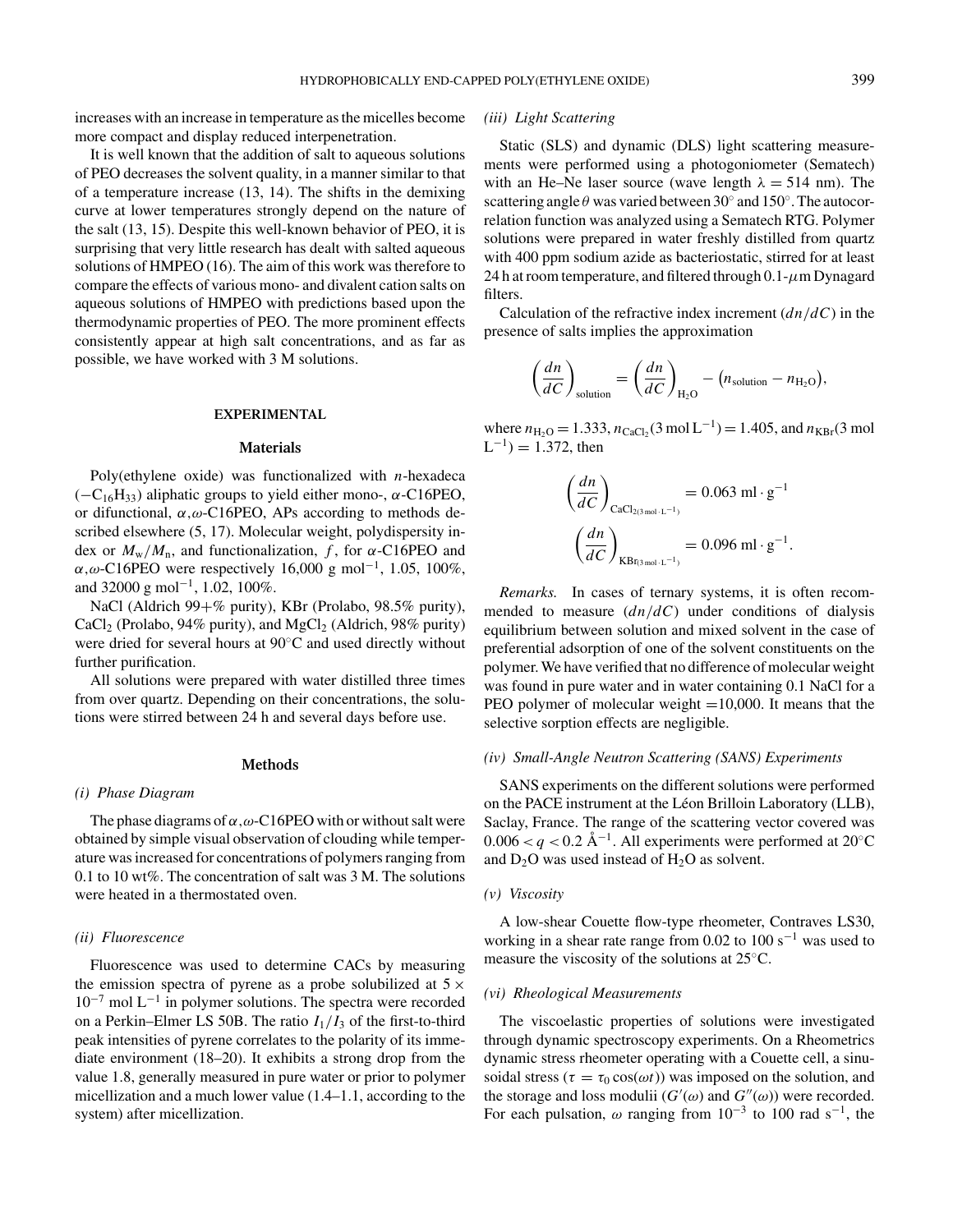maximum amplitude  $\tau_0$  was chosen to be small enough to show a linear variation between applied stress and measured strain. In order to limit the evaporation of water the rheological experiments were mostly performed at 5◦C, except when activation energy was determined.

#### **RESULTS**

# **Monovalent Ions**

PEO and  $\alpha$ , ω-C16PEO were compared in pure water and in the presence of salts of monovalent cations: NaCl and KBr.

# *(i) Phase Diagrams*

Phase diagrams are reported in Figs. 1a (NaCl) and 1b (KBr). As described in the literature, the LCST of pure PEO is lower in the presence of salts than in pure water (65 and 80◦C for NaCl and KBr, respectively). The difference in solubility between the two salts agrees with the literature data which show that the effect of NaCl is greater than that of KCl (13, 14).  $\alpha, \omega$ -C16PEO also showed a strong drop in solubility in the presence of monovalent salts, with demixing at room temperature occurring at a low polymer concentration ( $C < 1.5 \times 10^{-2}$  and  $2 \times 10^{-2}$  g ml<sup>-1</sup> for NaCl and KCl, respectively).



**FIG. 1.** Cloud points versus concentration: PEO 32000 in pure water  $(\triangle)$ and in 3 M salted solutions ( $\Diamond$ );  $\alpha, \omega$ -C16PEO in pure water ( $\bullet$ ) and in 3 M salted solutions ( $\circlearrowright$ ): NaCl (a) and KBr (b).



**FIG. 2.** Cloud points versus polymer concentration. PEO modified with  $-C_{12}H_{25}$  aliphatic end groups: PEO 14000 ( $\blacklozenge$ ), 35000 C12 ( $\square$ ), 20000 C12  $(\triangle)$ , 10000 C12 (O), 6000 C12 ( $\mathbb{X}$ ), and 2000 C12 ( $\bullet$ ).

It should be noted that the shape of the demixing lines is quite different for pure PEO and HMPEO. The behavior observed in the presence of salt has already been observed with the difunctional poly(ethylene oxide) didodecaamide ether with various molecular weights in pure water (Fig. 2). As explained in the Semenov *et al.* (9) approach and in another paper of this series (21), the main reason for demixing is no longer the loss of solvent quality but the attractive potential due to the presence of two hydrophobic end groups. This explanation is confirmed by the fact that the LCST of  $\alpha$ -C16PEO—able to form only repulsive micelles—is no lower than that of the parent PEO but slightly higher. At a given temperature, formation of intermicellar bridges requires phase separation at a very low concentration, *C*1, and the system returns to homogeneity at a higher concentration,  $C_2$ . It can be assumed that the lowest concentration when the system starts to phase separate,  $C_1$ , is close to the CAC. Besides,  $C_2$  is expected to be very close to the overlap concentration of "flowers,"  $C_f^*$ . In the case of samples with the same end groups but varied molecular weight  $\overline{M_{\rm w}}$  of PEO chains, one can predict that  $C_1$  decreases when  $\overline{M_w}$  decreases (due to the higher overall hydrophobicity of the polymers) while  $C_2$  increases (overlap of small micelles higher than that of large ones). This tendency has been well verified by experiments (21). When temperature increases, due to a lower solvent quality, the repulsion between PEO chains—which hinders micellization—decreases and CAC value slightly decreases. Simultaneously, above the CAC, PEO chains inside micelle coronae start to collapse and it seems obvious that  $C_2$  or  $C_f^*$  would increase. The effect of salts is qualitatively consistent with this description. At a given temperature the repulsion between PEO chains decreases upon the addition of salt; micellization is expected to be favored with the formation of smaller flower coronae, and the range in which the formation of bridges correlates with demixing broadens.

#### *(ii) Fluorescence*

In Fig. 3, we report the variation of the ratio  $I_1/I_3$  characteristic of the pyrene fluorescence emission for  $\alpha, \omega$ -C16PEO in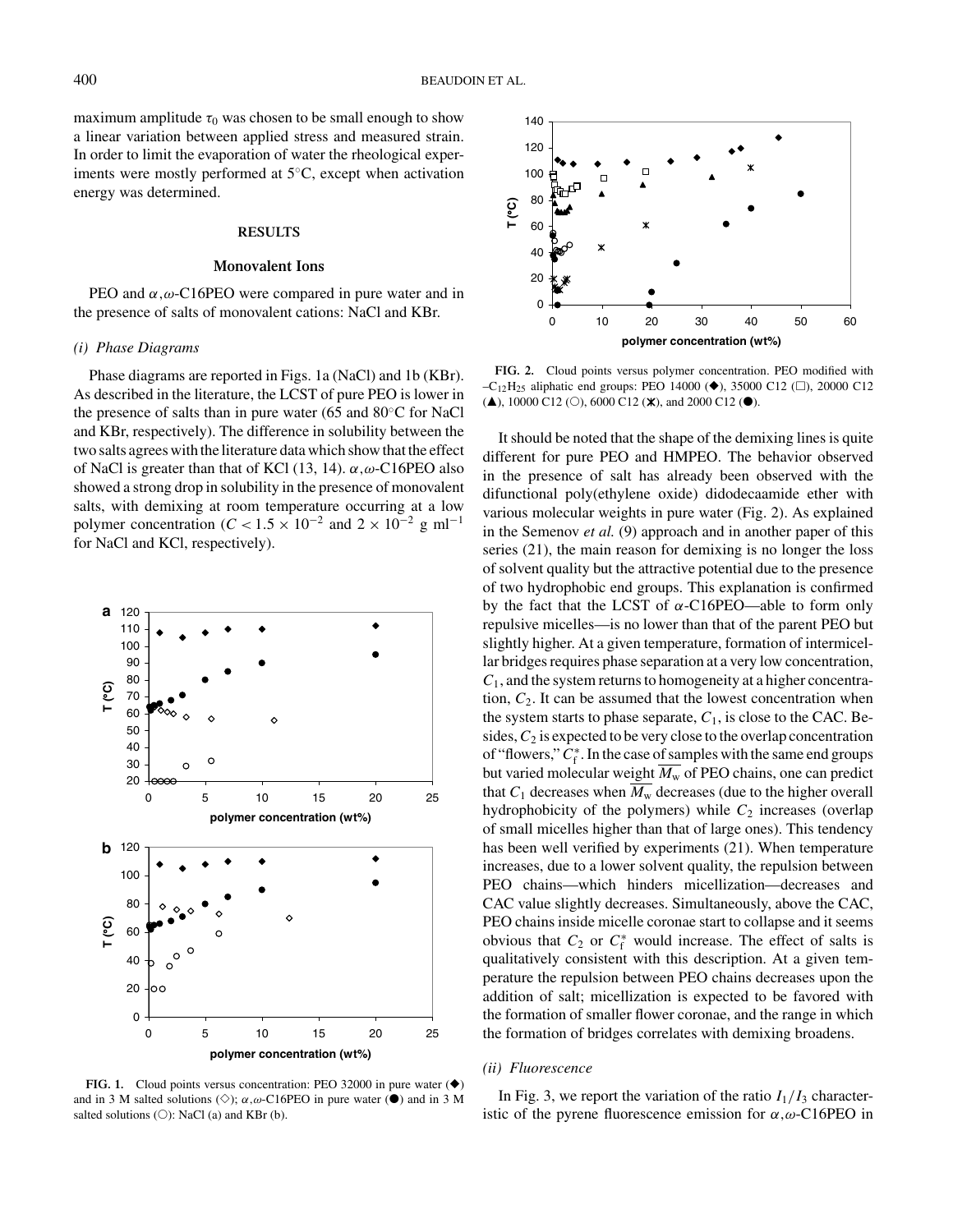

**FIG. 3.** Ratio of first-to-third pyrene emission peaks in fluorescence experiments in function of polymer concentration: in pure water  $(\blacklozenge)$ , in 3 M KBr ( $\triangle$ ), and in 3 M CaCl<sub>2</sub> ( $\blacksquare$ ).

pure water and in the presence of 3 M KBr. The value of  $I_1/I_3$  in the absence of polymer is slightly lower in the salt solution than in pure water, which probably reflects changes in the polarity medium. Nevertheless, in both cases, when polymer concentration increases, a drop in  $I_1/I_3$  is observed. The shift between the curves indicates that the CAC is approximately ten times lower in the presence of 3 M KBr than in pure water. This can again be related to the lower solubility of PEO in the presence of salt: the lower the repulsion between PEO chains, the lower the CAC.

# *(iii) Light Scattering*

Static light scattering experiments have already been performed on these associative polymers in pure water (7). It is known that the variation in scattered intensity versus concentration reflects the increase in average molecular weight,  $\overline{M_{\rm w}}$ , due to association and the terms of interaction between micelles (viriel coefficients  $A_2$ ,  $A_3$ , etc.) are expressed according to the classical law

$$
\frac{KC}{\Delta I} = \frac{1}{\overline{M}_{\rm w}} + 2A_2C + 3A_3C^2 + \cdots,
$$
 [1]

where *K* is the product of the square *dn*/*dc* by an optical constant. The variation of the "apparent molecular weight"  $\overline{M_{\text{wapp}}}$  ( $\overline{M_{\text{wapp}}} = \Delta I/KC$ ) versus concentration for  $\alpha, \omega$ -C16PEO obtained in pure water is reported in Fig. 4. This behavior is quite general and as described previously, several ranges can be distinguished:

(i) up to  $C = 10^{-4}$  g ml<sup>-1</sup>, the value of the CAC measured by fluorescence,  $M_{\text{wapp}}$ , remains close to the molecular weight of the unmodified polymer;

(ii) for  $10^{-4} < C < 10^{-3}$  g ml<sup>-1</sup> the increase of  $\overline{M_{\text{wapp}}}$  reflects at first the formation of flower-like micelles. By comparing the concentration dependence of the scattered intensity of monofunctionalized samples and difunctionalized ones, we were able to demonstrate that micellization can be described through a model of "closed association" (7). Independent experimental studies have led another group to the same conclusions (22).

(iii) for  $10^{-3} < C < 6.10^{-3}$  g ml<sup>-1</sup>, the more abrupt increase of  $\overline{M_{\text{wapp}}}$  corresponds to interflower bridging and the formation of large aggregates. This second association step can be described as an "open association" (7, 22).

(iv) for  $C > 6.10^{-3}$  g ml<sup>-1</sup>,  $\overline{M_{\text{wapp}}}$  decreases.

In the first three concentration ranges, the increase of molecular weight due the two successive steps of association induces an increase of scattered intensity because the viriel terms are initially negligible (see Eq. [1]). Nevertheless, at higher concentrations, as the flowers or micelles are strongly repulsive, the viriel terms of Eq. [1] become important and  $\Delta I/KC$  decreases (7).

When static light scattering experiments were performed in the presence of 3 M KBr (Fig. 4), we saw no difference in the concentration dependence of  $\overline{M_{\text{wapp}}}$  with respect to pure water. We cannot conclude that the flowers have the same molecular weight because: (i) micelle interactions are expected to change in the presence of salts, and (ii) as the CAC is much lower in the presence of salt, the experimental points do not correspond to the same regime as in pure water. As the viriel terms are expected to be lower in the presence of salts (salting-out effect), the repulsions between flowers must be lower and the aggregation number of the flowers is expected to be higher. Nevertheless, in these experiments, we do not consider a regime of free flowers but more likely the range where micelle aggregates are already formed, due to the much lower value of CAC. Alternatively, the decrease of the viriel terms should depress the difference between the true and the apparent molecular weights. The only conclusion we can draw from these static light scattering measurements is that flower bridging is disfavored by the presence of salt. In addition, we could not observe the decrease in scattered intensity at higher concentrations, due to the phase separation phenomenon (see Fig. 1b), which made measurements very difficult.

The dynamic light scattering measurements shown in Fig. 5 are more significant. We observed that the diffusion coefficient *D*



**FIG. 4.** Apparent mass  $(\Delta I/KC)$  versus concentration from static light scattering for  $\alpha, \omega$ -C16PEO in pure water (O), in 3 M KBr ( $\blacksquare$ ), and in 3 M CaCl<sub>2</sub> ( $\triangle$ ).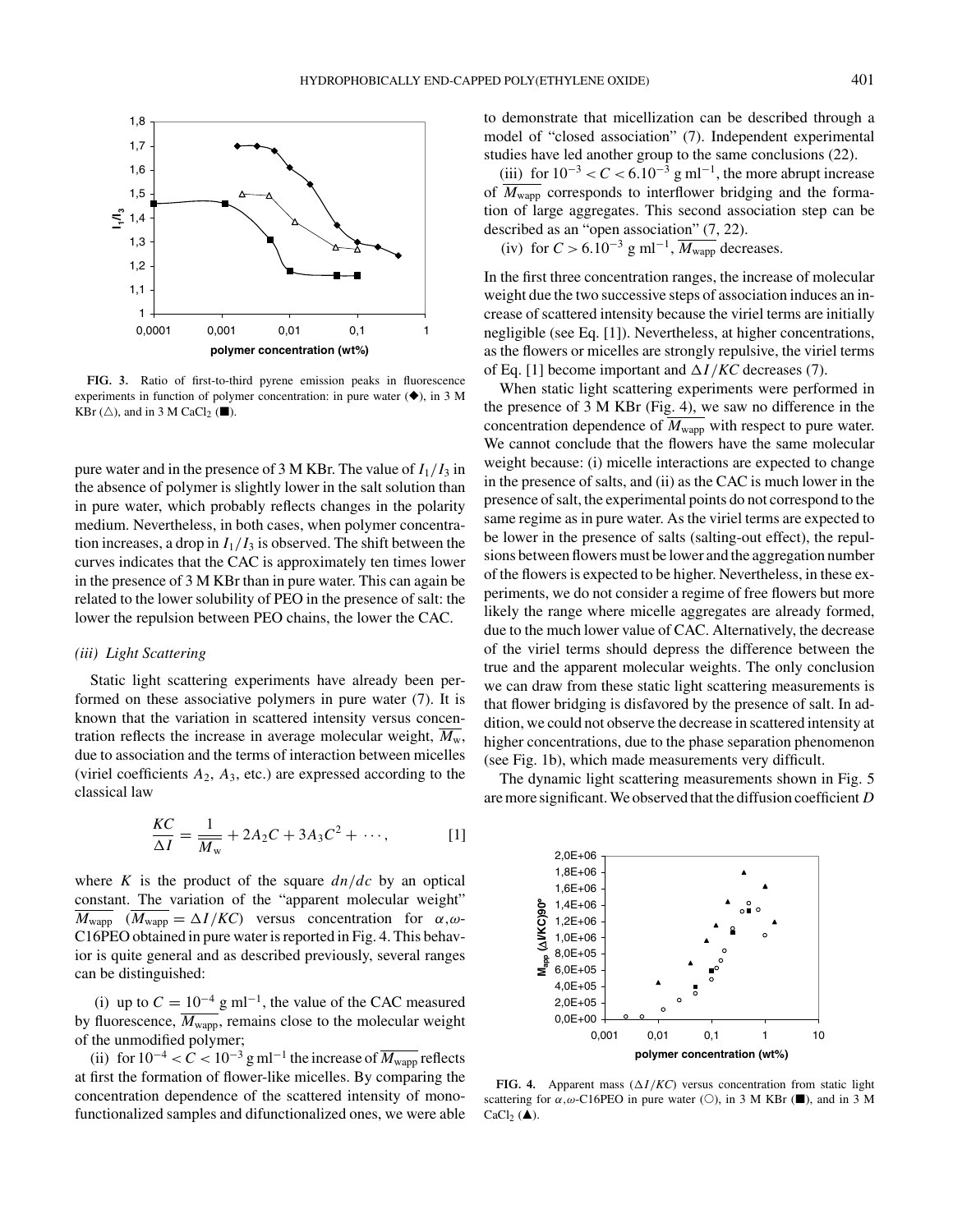

**FIG. 5.** Hydrodynamic diameter versus polymer concentration from dynamic light scattering for  $\alpha, \omega$ -C16PEO in pure water ( $\blacklozenge$ ), in 3 M KBr ( $\Box$ ), and in 3 M CaCl $_2$  ( $\mathsf{X}$ ).

is higher in the presence of 3 M KBr than in pure water equally for isolated and aggregated micelles. For isolated micelles, one can use in a first approximation the Stokes–Einstein equation to calculate the hydrodynamic radius:  $R_H = 135$  Å, in 3 M KBr instead of  $175 \text{ Å}$  in pure water. This collapse of the coronae is consistent with the poorer quality of the salt solutions. However, at this stage one cannot say anything about the aggregation number since this decrease in flower size is mainly due to the collapse of PEO coronae. Furthermore, for concentrations where bridges are expected to create micelle aggregates, the diffusion coefficient decrases more slowly than that of those in pure water. As a consequence, bridges seem to be disadvantaged, in agreement with the static light scattering results.

# *(iv) Neutron Scattering*

Neutron scattering curves obtained in pure heavy water and in the presence 3 M KBr are compared in Fig. 6 for two polymer concentrations, i.e.,  $3 \times 10^{-2}$  and  $1 \times 10^{-1}$  g g<sup>-1</sup>. They exhibit a

maximum at a given value,  $q_{\text{max}}$ , of the scattering vector q, which roughly corresponds to the average distance *d* between the centers of the micelles ( $d = 2\pi / q_{\text{max}}$ ). We have already shown that, in pure heavy water, the maximum peak intensity,  $I_{\text{max}}$ , passes through a maximum at a concentration value close to  $C_f^*$ , and this behavior has been modelized (11). Indeed, scattering curves can be well fitted using a model of polymer stars in the semidilute regime: the part of the PEO coronae that does not overlap is responsible for the peaks—due to their repulsions—while the overlapped part behaves as a classical semi-dilute polymer solution that does not exhibit a scattering peak. Upon increasing concentration, the second part dominates and this explains the disappearance of the peak. This picture is confirmed by the evolution of the peaks when temperature increases (8, 11). At a given concentration, heating induces an increase in  $I_{\text{max}}$ . This can be simply explained by a lower overlap degree of the micelles due to the collapse of coronae.

In the presence of KBr, smaller micelles and smaller aggregates of micelles should result in a reduced degree of micelle overlap and thus a higher *C*<sup>∗</sup> <sup>f</sup> value. As a structural consequence, the neutron scattered intensity at the correlation peak should increase in the same manner as when temperature increases. Experimental curves (Fig. 6) with 3 M KBr are in perfect agreement with this assessment:  $I_{\text{max}}$  is higher in the presence of salt than in pure heavy water. The higher the polymer concentration, the less pronounced the effect.

One can observe that the peaks are slightly shifted toward higher *q* values in the presence of KBr. Nevertheless, in the case of homogeneous solutions (no micelle aggregates) the aggregation number can be simply estimated through the equation

$$
N_{\rm ag} = \left(\frac{2\pi}{q_{\rm max}}\right)^3 \frac{CN_{\rm a}}{M_{\rm u}} \times 10^{-24},\tag{2}
$$

where *C* is no longer expressed in grams per gram but in grams per milliliter,  $N_a$  is the Avogadro number, and  $\overline{M_u}$  is the molecular weight of the polymer. In fact the variations of *d* with *C* is

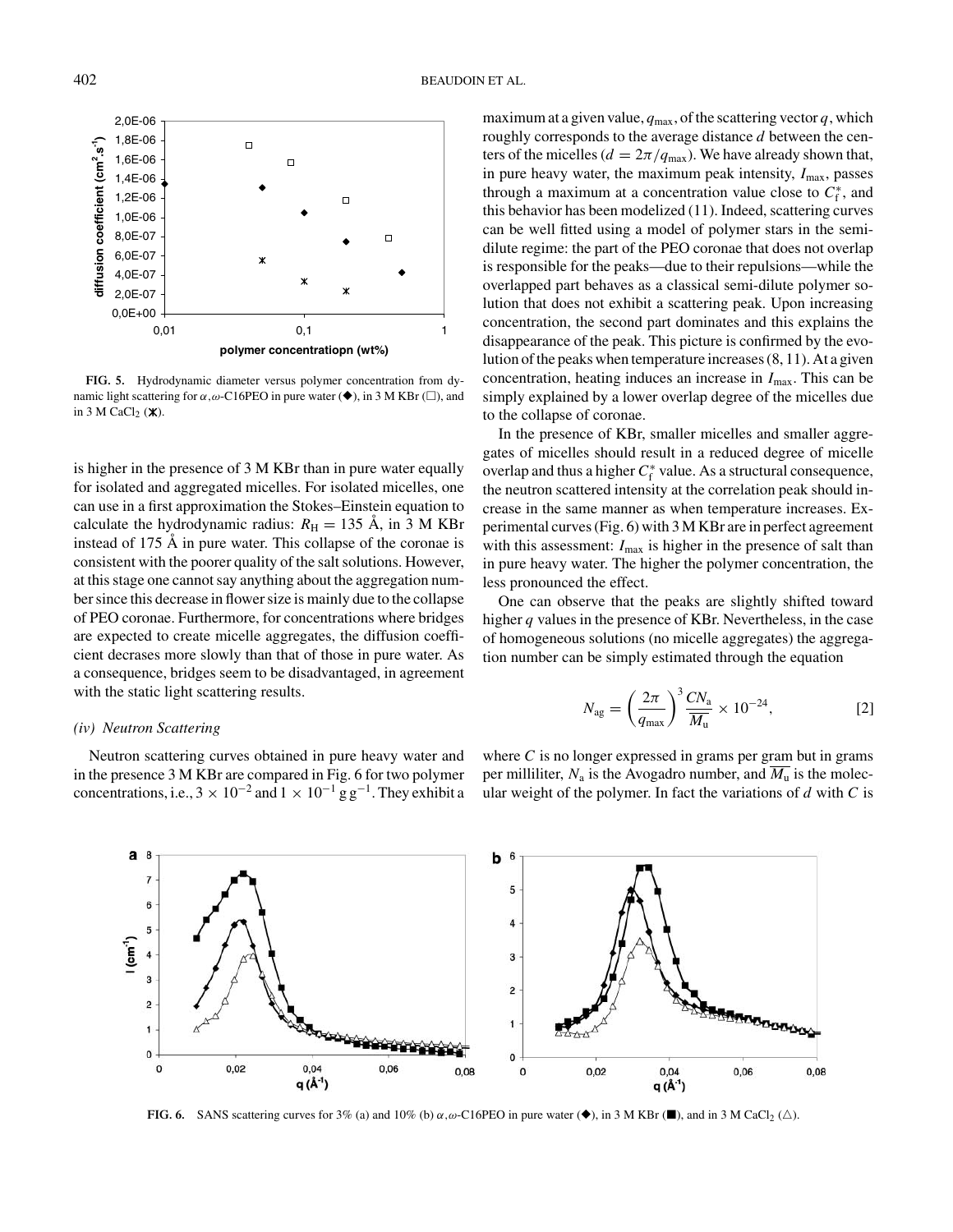

**FIG. 7.** Distance between scattering centers versus concentration for  $\alpha, \omega$ -C16PEO in pure water  $(\blacklozenge)$ , in 3 M KBr ( $\square$ ), and in 3 M CaCl<sub>2</sub> ( $\blacktriangle$ ).

similar in the absence and presence of salts, as shown in Fig. 7, and consequently the aggregation number is not significantly modified by the presence of monovalent cations.

# *(v) Viscoelasticity*

Viscoelastic properties are mostly dependent on bridging between micelles and on the degree of interpenetration. As both are disadvantaged in the presence of monovalent ions, as we demonstrated above, we can guess that viscoelastic properties will be reduced. Low-shear relative viscosity  $\eta_{\text{rel}}$  is represented versus concentration in Fig. 8 for different systems. In pure water one can see that  $\eta_{rel}$  of  $\alpha, \omega$ -C16PEO strongly diverges from that of the parent PEO above  $6 \times 10^{-3}$  g ml<sup>-1</sup>. Qualitatively the same behavior is observed in the presence of KCl and NaCl but the jump of viscosity occurs at higher concentrations, and in the intermediate range ( $6 \times 10^{-3} < C < 4 \times 10^{-2}$  g ml<sup>-1</sup>)  $\eta_{\text{red}}$  remains lower in the presence of salt than in pure water. Once again, this result is consistent with the presence of smaller flowers.



**FIG. 8.** Relative viscosity versus polymer concentration for PEO 32000 in pure water ( $\blacklozenge$ ) and for  $\alpha, \omega$ -C16PEO in pure water ( $\blacksquare$ ), in 3 M NaCl ( $\blacktriangle$ ), in 3 M KBr ( $\circ$ ), in CaCl<sub>2</sub> ( $\mathbb{X}$ ), and in MgCl<sub>2</sub> ( $\bullet$ ).

| $(KBr, CaCl2, and MgCl2)$                |                     |                                             |                                      |
|------------------------------------------|---------------------|---------------------------------------------|--------------------------------------|
| Solution                                 | $G'_{0}$ (Pa)       | <b>Relaxation time</b><br>$(5^{\circ}C)(s)$ | Activation energy<br>$(25^{\circ}C)$ |
| Pure water                               | $2.5 \times 10^3$   | 0.01                                        | 16.3 kT                              |
| $3 \text{ mol} L^{-1}$ KBr               | $2.1 \times 10^3$   | 0.01                                        | 15.2 kT                              |
| $3 \text{ mol} L^{-1}$ CaCl <sub>2</sub> | $3.0 \times 10^{3}$ | 0.2                                         | 27.8 kT                              |
| $3 \text{ mol L}^{-1} \text{ MgCl}_2$    | $3.2 \times 10^{3}$ | 0.4                                         |                                      |

Dynamic measurements were performed at different temperatures in order to measure relaxation time and activation energy. We report loss and conservation modulii versus frequency in Fig. 9 in pure water (9a) and in 3 M KBr (9b) for 0.05 g ml<sup>-1</sup> polymer concentration at 5◦C. Despite the appearance of a *G* plateau at low frequency, of which the origin is up to now not well understood, relaxation times were calculated using a Maxwell model with a single relaxation time, at all temperatures  $(5 < T < 25^{\circ}$ C). Due to water evaporation, measurements were not made at higher temperatures. This time is attributed to the hydrophobe disengagement from the micelle cores. Activation energy is calculated using an Arrhenius law

$$
\tau = \tau_0 e^{\left(\frac{Em}{kT}\right)},\tag{3}
$$

where *k* is the Boltzman constant:  $k = 1.38 \times 10^{-23}$  J K<sup>-1</sup>.

The results are reported in Table 1. Relaxation time is exactly the same in pure water and in the presence of KBr. Activation energy in pure water is very close to the value of 1 *kT* by aliphatic carbon obtained by Annable et al. (23) and Maître (5) over a broader temperature range. This energy is just 1 *kT* lower with 3 M KBr but the difference is not significant.

This adjustment allows also the determination of the value of  $G'$  at the rubber plateau, i.e.,  $G'_0$ . The values are reported in Table 1. The addition of KBr induces a slight decrease in  $G'_0$ , which is consistent with fewer bridges than that in pure water.

## **Divalent Ions**

#### *(i) Phase Diagrams*

Phase diagrams with divalent ions are reported in Figs. 10a  $(CaCl<sub>2</sub>)$  and 10b  $(MgCl<sub>2</sub>)$ . LCST is shifted toward lower temperatures for unmodified PEO in the same manner as with monovalent ions and in agreement with literature data (14, 15). This confirms that the addition of  $CaCl<sub>2</sub>$  and  $MgCl<sub>2</sub>$  decreases the LCST of PEO in water. Surprisingly, interesting results were observed with modified PEO: solubility was increased in the presence of divalent ions, resulting in a LCST higher than that in pure water, at least up to a polymer concentration of 0.05 g ml<sup>-1</sup>. In such a case, we can no longer refer to the simple description of the contraction of micelle coronae, as might be reasonable when considering the effects of monovalent ions.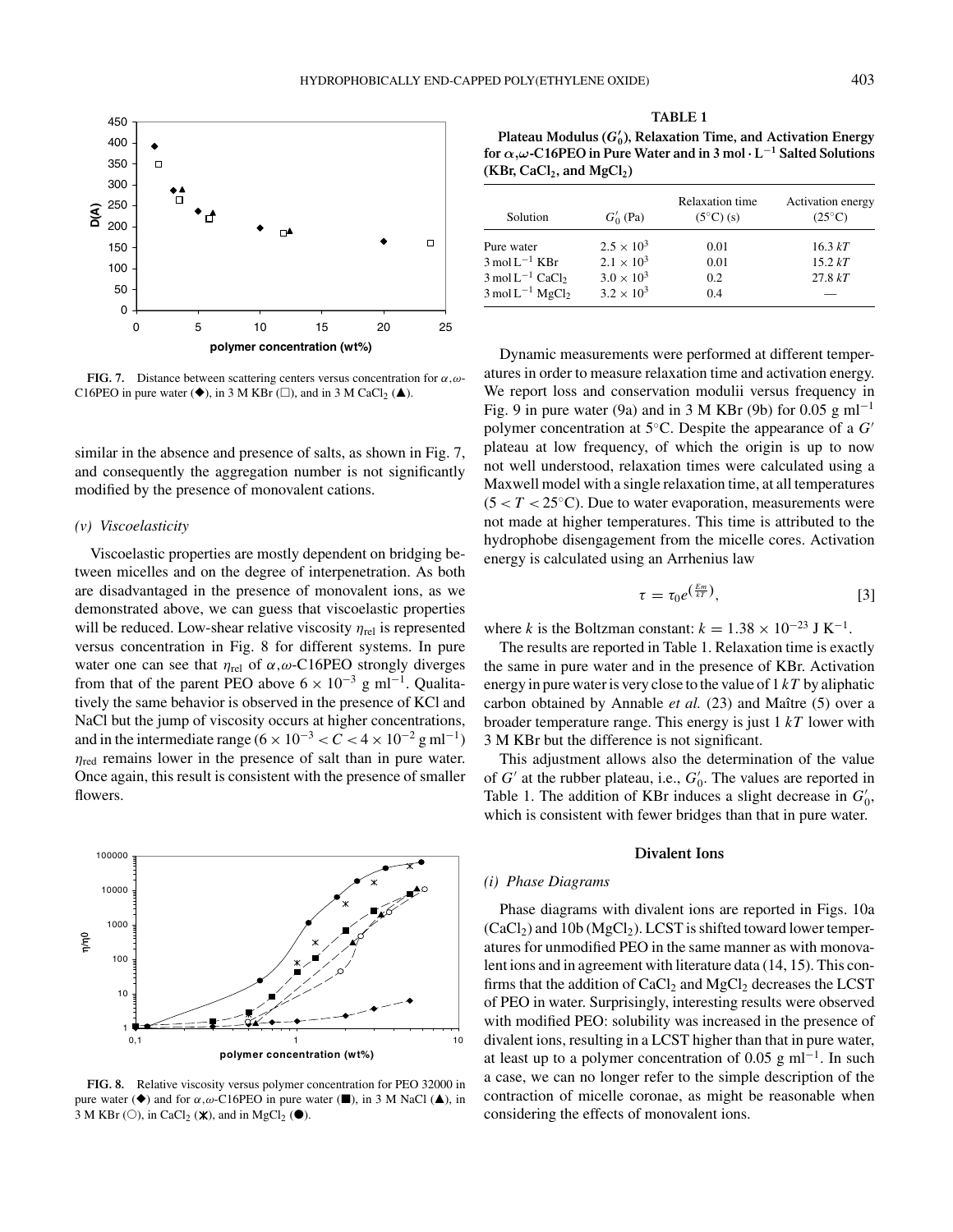

**FIG. 9.** Conservation ( $\blacklozenge$ , *G'*) and loss ( $\Box$ , *G''*) modulii versus frequency in dynamic spectroscopy for 5%  $\alpha$ , $\omega$ -C16PEO in pure water (a) and in 3 M KBr (b).

### *(ii) Fluorescence*

Fluorescence results in the presence of  $3 \text{ M } CaCl<sub>2</sub>$  are represented in Fig. 3. As with monovalent ions, the CAC is shifted



**FIG. 10.** Cloud point temperatures versus concentration of PEO 32000 in pure water ( $\Diamond$ ) and in 3 M salted solutions ( $\Box$ ) and  $\alpha, \omega$ -C16PEO in pure water  $(\triangle)$  and in 3 M salted solutions  $(\triangle)$ : CaCl<sub>2</sub> (a) and MgCl<sub>2</sub> (b).

toward lower values with divalent ions. In both cases, the CAC is about 10 times lower with salts than with pure water. This result is in agreement with the fact that poor solvent quality favors micellization. In addition to that, CAC is slightly lower with CaCl<sub>2</sub> than with KBr, which is in agreement with the more pronounced salting-out effect on pure PEO (compare Figs. 1 and 10). As opposed to the phase diagrams, CAC is in agreement with salting-out effect predictions.

# *(iii) Light Scattering*

Static (Fig. 4) and dynamic (Fig. 5) light scattering measurements were performed with  $3 \text{ M } CaCl<sub>2</sub>$ . Both tend to demonstrate that micelle aggregates appear at lower concentration and the behaviors observed are completely different from that obtained in pure water and in the presence of KBr. Over the whole range of concentration, the values of  $\overline{M_{\text{wapp}}}$  are highest and those of *D* are lowest in the presence of CaCl<sub>2</sub>. The value estimated for the hydrodynamic radius in  $CaCl<sub>2</sub>$  at low concentration is  $350$  Å, which cannot be attributed to isolated micelles. This result shows that, at a given concentration, aggregates of micelles are larger in the presence of calcium ions, which suggests an easier bridge formation. Once again, the effect is not obvious regarding salting-out effects and tends to demonstrate a particular effect in the presence of divalent ions.

#### *(iv) Neutron Scattering*

The high-concentration domain was studied by SANS, in the presence of  $CaCl<sub>2</sub>$  and  $MgCl<sub>2</sub>$ . Scattering spectra obtained with 3 M MgCl<sub>2</sub> are shown in Figs 6a and 6b, polymer concentrations of 0.03 and 0.1 g  $g^{-1}$ , respectively. As opposed to what happens with monovalent cations, scattered intensity is lower than that in pure water. The same results were obtained with  $CaCl<sub>2</sub>$ . The effect of divalent cations is equivalent to a decrease in temperature and must correspond to a higher degree of interpenetration of the flowers. The explanation that micelle coronae are collapsed and less entangled in salt solutions, which appears quite correct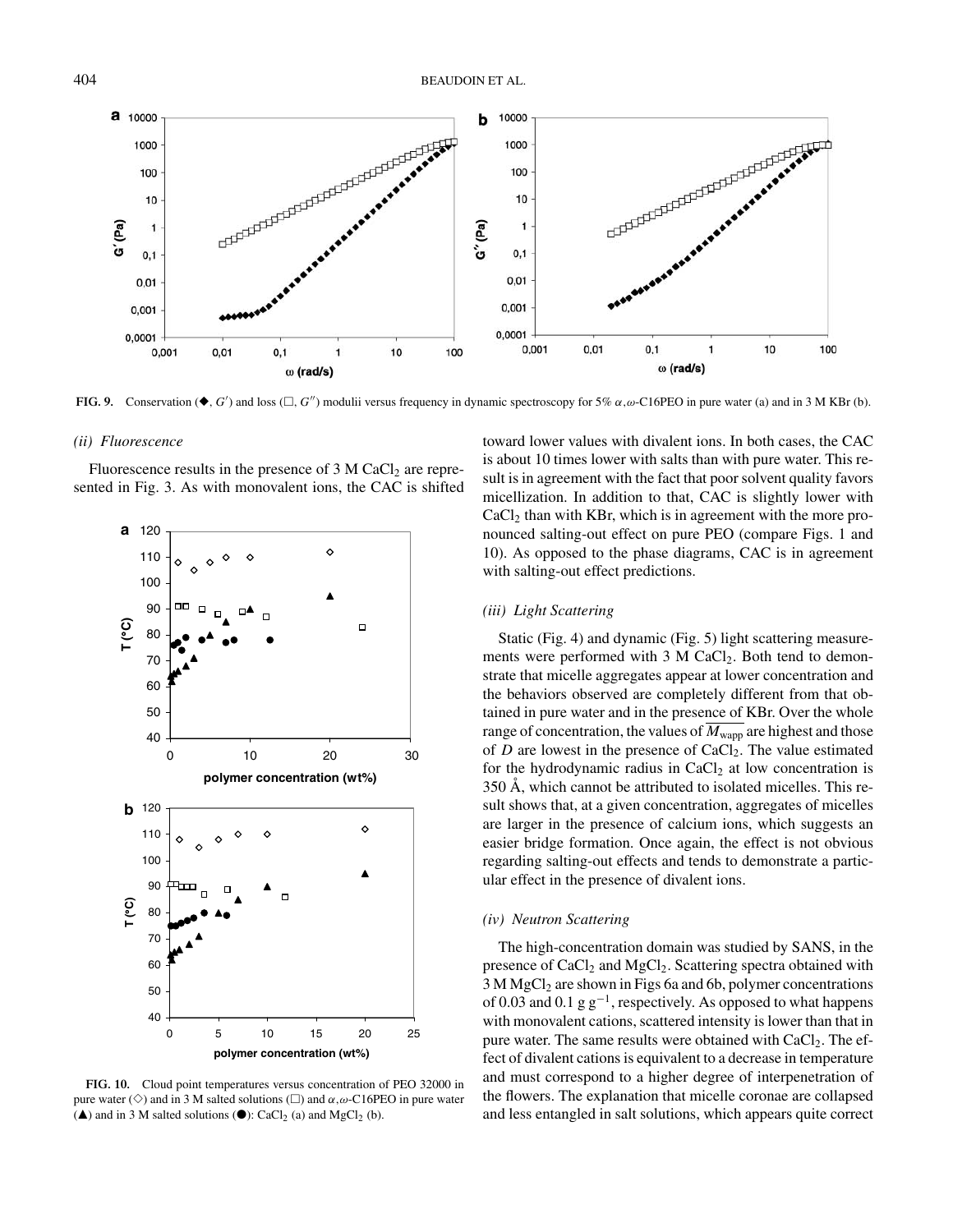

**FIG. 11.** Conservation ( $\bullet$ , *G'*) and loss ( $\Box$ , *G''*) modulii versus frequency in dynamic spectroscopy for 5%  $\alpha$ , $\omega$ -C16PEO in 3 M MgCl<sub>2</sub> (a) and in 3 M  $CaCl<sub>2</sub>(b)$ 

in the case of monovalent cations, is no longer viable in the case of divalent ions. This can be due both to larger micelles and to larger aggregates of micelles. This second hypothesis is in agreement with the higher apparent mass in static light scattering and the larger radius in dynamic light scattering, which cannot be attributed to isolated micelles. As a result, bridges, which are responsible for micelles aggregation, seem to be reinforced by divalent ions.

#### *(v) Viscoelasticity*

The comparison of viscosities in pure water and in the presence of mono- and divalent ions is shown in Fig. 8. We can clearly see that while the addition of KBr and NaCl leads to a decrease in relative viscosity, the presence of divalent cations strongly enhances viscosity. The higher the polymer concentration, the more important the viscosity jump is in the presence of divalent ions. This phenomenon is consistent with the hypothesis of the presence of larger aggregates, as deduced from the previous experiments.

Oscillatory dynamic measurements were performed in 3 M  $MgCl<sub>2</sub>$  (Fig. 11a) and CaCl<sub>2</sub> (Fig. 11b) salt solutions with  $0.05$  g ml<sup>-1</sup> polymer concentration and at various temperatures. While the crossover of  $G'$  and  $G''$  curves only appears at the highest frequency value available with our apparatus in pure water and in the presence of KBr, this characteristic frequency is strongly shifted toward lower values with  $CaCl<sub>2</sub>$  and  $MgCl<sub>2</sub>$ . This indicates that the residence time of the hydrophobes inside the micelles is increased by a factor of almost 100 when divalent ions are present in the solution. This means that not only the bridges are favored by these salts but that also the dynamics of the system is strongly modified. Table 1 summarizes results obtained from rheology measurements. One can clearly see a strong increase of both relaxation time and activation energy.

Moreover, the curve of Fig. 11b clearly exhibits two relaxation times. The slowest mode, which may be considered as a

measurement artifact (very low values of  $G'$  and  $G''$ ) in pure water or 3 M KBr, can be well identified by a plateau for  $10^{-2}$  <  $w < 10^{-1}$  rad s<sup>-1</sup>, in the presence of CaCl<sub>2</sub>.

The value of  $G_0'$  can be directly obtained from the curves of Fig. 11. One observes a slight increase of  $G_0'$  with respect to that in pure water, in agreement with the formation of more bridges, in the presence of divalent cations.

#### **DISCUSSION**

Monovalent ions give rise to the results expected according to a decrease of the solvent thermodynamic properties with regards to PEO chains in micelle coronae. This effect can be compared with an increase in temperature, as suggested by neutron scattering experiments.

Divalent ions surprisingly give rise to very different results, for both solution structure (larger aggregates of micelles, higher degree of micelle interpenetration) and visco-elastic properties (increases in viscosity, relaxation time, and activation energy). In addition the polymer solubility was improved with respect to that in pure water. The only expected result was the decrease in the CAC value. One must note that our experiments were performed in very concentrated salt solutions and that we have considered the molarity and not the normality. The observed phenomena could be related to the fact that the solvent is quite different to water especially with divalent salts. Nevertheless, other measurements have been made for lower concentrations (between 0.1 and 1 M) of various salt of divalent cations (CaCl<sub>2</sub>,  $MgCl<sub>2</sub>, BaCl<sub>2</sub>$ ), and an increase of viscosity was always obtained with the following order of effectiveness,  $Ca < Mg < Ba$ , while at same molarity, KBr or NaCl provoke a loss in viscosity. We can conclude that the enhancement in viscosity is not simply due to high divalent ion concentration.

Such differences between mono- and divalent ions should be explained by specific interactions between PEO chains and cations, as often described in the literature. It has been reported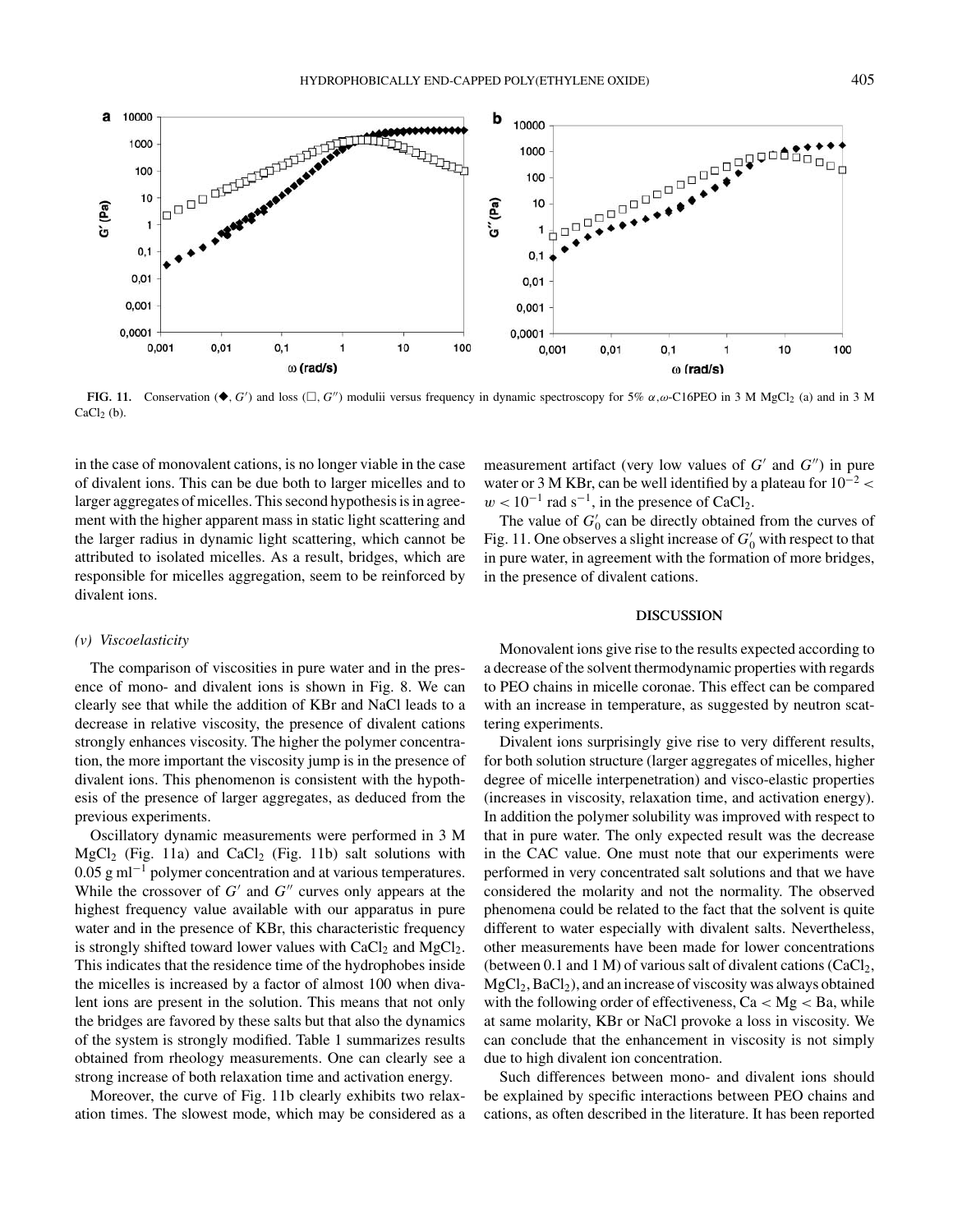

**FIG. 12.** Relative viscosity of unmodified PEO 32000 solutions versus concentration in pure water  $(\blacklozenge)$ , in 3 M NaCl  $(\blacksquare)$ , in 3 M KBr  $(\blacktriangle)$ , in 3 M CaCl<sub>2</sub> ( $\circlearrowright$ ) and in 3 M MgCl<sub>2</sub> ( $\mathsf{X}$ ).

that the intrinsic viscosity  $\lfloor \eta \rfloor$  of PEO in the presence of various salts decreases with the salt concentration, and Bailey and Callard (13) have shown that the salts have the same order of effectiveness in reducing  $\lfloor \eta \rfloor$  at a given temperature as in lowering LCST. This means that  $[\eta]$  decreases with KBr or NaCl as with  $CaCl<sub>2</sub>$  or  $MgCl<sub>2</sub>$ . Nevertheless, there is not a great deal of information about the viscosimetric behavior of PEO in salt solutions at higher polymer concentrations. As it is known that cations are able to bind specifically with the oxygen of the ethylene oxide units (24, 25), one may expect the formation of intermolecular bridges in semi-dilute solutions, but only with divalent cations. In the case of associative PEO, these possible bridges could be created between the chains of different micelles, enhancing viscosity. In order to verify such an hypothesis, we have measured the viscosity of the unmodified PEO 32000 in the presence of mono- and divalent ions (Fig. 12). Even for highly concentrated solutions, viscosity does not increase at all with mono- or divalent ions, in agreement with the observations made in the dilute regime. As a consequence, it is not possible to cite interactions between ions and PEO chains in the coronae, where the PEO concentration corresponds to a semi-dilute unmodified PEO solution.

Besides, low-shear viscosity experiments performed with  $\alpha$ -C16PEO in the presence of divalent ions did not indicate any viscosity change with respect to  $\alpha$ -C16PEO in pure water (Fig. 13). This verified that no specific interactions occur inside the coronae and means that the increase in viscosity and relaxation time is specific to the case where PEO chains form bridges between micelles. Then we must consider the effect of divalent cations on the intermicellar bridges. Indeed, we have seen that  $CaCl<sub>2</sub>$  has the expected effect on the micellization concentration (CAC). At such a concentration, the driving force is only the repulsion between the PEO chains, which compensates the hydrophobic interactions. These repulsions decrease upon that addition of salts, whatever their nature.

Finally, we propose a model that may explain at least a part of the experimental results. It is based on knowledge about PEO/cations interactions. It is well known that the free electrons doublets on PEO oxygen atoms display an attractive force with respect to cationic species, and specially to divalent cations (26). One can suppose that there are interactions between PEO and cations at the inner part of the coronae close to the hydrophobic/hydrophilic interface. At this interface, PEO chains are very close to each other, reaching local concentrations far more important than those explored in Fig. 12 (PEO semi-dilute solution). The cation binding in this region would have no consequence with monovalent ions, whereas they could create local bridges with divalent ions due to the two positive charges able to interact with two oxygen atoms belonging to different chains. Such local interactions would stabilize the micelles and increase the residence time of hydrophobic groups inside micelles. As a consequence, one expects the formation of loose aggregates, which are more soluble in water. This effect should mainly play a role in the rheological behavior, in agreement with the experimental observations. Indeed, one expects from this picture an increase in the characteristic times and activation energies.

Finally, the rheological measurements made of these systems in the presence of divalent cations confirm the existence of a high second relaxation time. Indeed, it appears in the same frequency range as in pure water or in the presence of monovalent cations, but for much higher values of  $G'$ : then, it is easier to measure and cannot be considered an artifact. Nevertheless, the origin of this behavior is not easy to identify. It appears in many other associative systems such as PPO/PEO block copolymers (Pluronic or Tektronic) (27, 28). If the attribution of the fast relaxation time is correct (corresponding to the disengagement of the hydrophobic groups from the micelles), intermicellar bridges have no influence on the low-frequency rheological behavior. We could invoke cooperative motions of the micelles due to their self-hindrance in organized systems. As in this frequency range, bridges, which seem to depend on the nature of salt, no longer have an influence; it is reasonable to obtain the same order of magnitude of relaxation times for all solutions.



**FIG. 13.** Relative viscosity of unmodified PEO 32000 solutions versus concentration in pure water  $(\blacklozenge)$  and in 3 M CaCl<sub>2</sub> ( $\square$ ).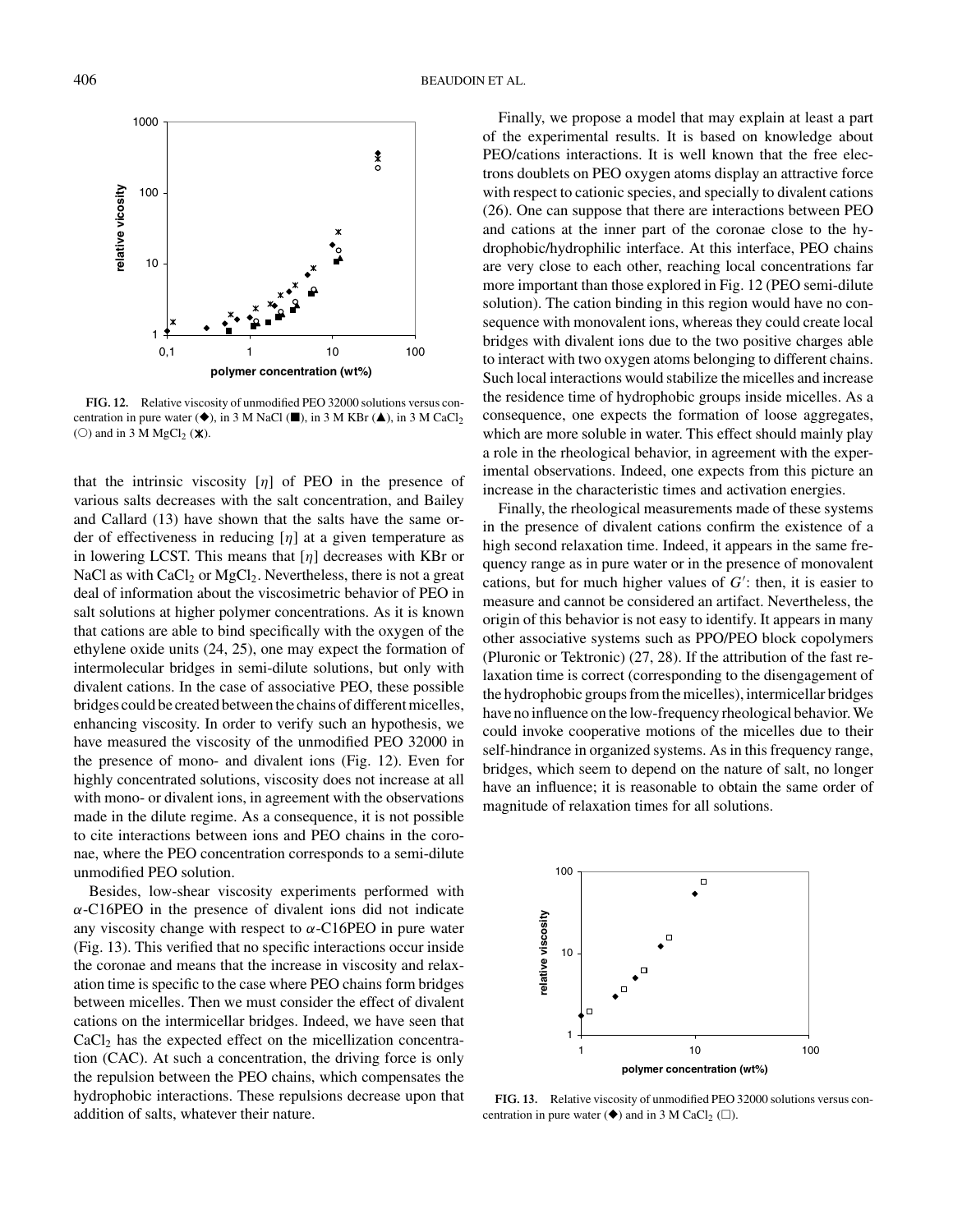

**FIG. 14.** Representation of interactions between PEO and divalent cations inside micelles.

Nevertheless, there are other points that may be interesting to verify experimentally and discuss more deeply before concluding definitively on the validity of the model proposed in Fig. 14. For example, we have neglected in the discussion the effects of anions, which are only chloride in this work. However, it is well known that anions affect considerably the solubility of PEO in water.

# **CONCLUSION**

We studied the influence of salts of different mono- and divalent cations on hydrophobically modified PEO. Experiments

in the presence of monovalent cations are in agreement with the description of a salting-out effect on PEO chains. The PEO coronae collapse, resulting in decreased solubility, smaller micelles, and diminished micelle overlapping. In contrast to these results, divalent cations induce surprising effects. The most interesting results indicate increased solubility, greater micelle overlapping, and an increase in the residence time of the hydrophobic groups in the micelle. In our opinion, this remarkable behavior could find its origin in ion–dipole interactions used to describe PEO in the presence of divalent cations. We have proposed a qualitative model able to take into account most of the experimental results.